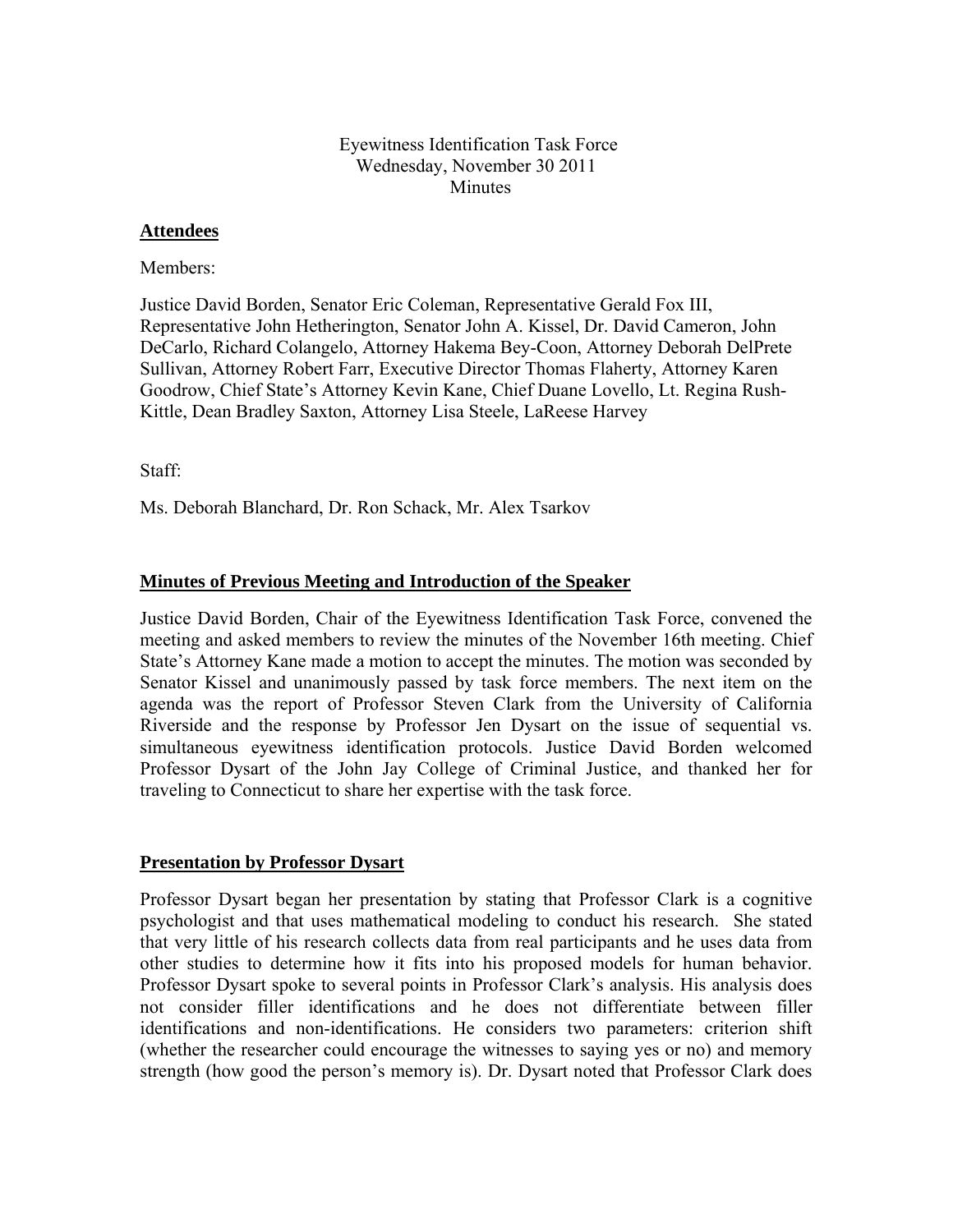not consider a number of factors such as real witness behavior or "unsure" responses. He does not include multiple IDs in lineups or a second lap in his mathematical models.

Professor Dysart also pointed out that in a recent lecture given in Washington DC, Dr. Clark suggested that perhaps double blind administration should not be used in identifications procedures because there may be a loss of suspect identifications. Professor Dysart compared that to advocating suggestive identification procedures.

Attorney Bob Farr stated that according to Dr. Clark, there are no studies done showing the impact of not having a double blind and blind line ups. Professor Dysart responded that there are studies on that and that she could provide the task force with such studies.

Attorney Karen Goodrow asked to what extent there has become a battle of experts between Professor Dysart and Professor Clark. Dr. Dysart responded that Dr. Clark has had his perspective on sequential lineups for several years and that there are a few other researchers who publish with Dr. Clark who find that the data from research labs do not fit their mathematical models. Their conclusion is that there is something wrong with the data. However, in studies that look at whether one could influence a witness, Dr. Clark's models are inadequate in explaining real witness behavior because they do not take into account human interactions. Dr. Dysart also noted that Dr. Clark is an expert who testifies for defense attorneys in criminal and civil cases, but on the one issue of sequential lineups, he is not convinced.

Professor Dysart addressed Professor Clark's criticism of her methodology in the metaanalysis study, and in particular, the issue of correct and false identifications, which Professor Clark believes is a biased measure. Professor Dysart pointed out that to her knowledge Dr. Clark is the only eyewitness identification researcher who criticizes diagnosticity ratios. The diagnosticity ratio is the ratio of correct decisions to incorrect decisions. She noted, however, that Professor Clark has also stated that diagnosticity ratios could be useful and that he uses them.

Professor Dysart explained that the numerical ratio is not important for researchers. What they show in meta-analysis is that the pattern of correct to false identifications is always higher for sequential lineups compared to simultaneous lineups. If identification has been made from a sequential lineup, it is more likely that it will be correct than an identification that has been made from a simultaneous lineup.

Attorney Farr suggested that one of Dr. Clark's criticisms is that if you reduce the number of identifications, it improves the ratio. Dr. Dysart responded that the ratio itself is not important to researchers; the comparison of two ratios from two different procedures is the critical element.

John DeCarlo asked about filler identification in Professor Clark's analysis. Professor Dysart responded that filler identifications are not considered in Professor Clark's analysis.

Professor Dysart addressed Professor Clark's criticism that the meta-analysis did not include the five studies that Professor Clark would have included. She noted that one of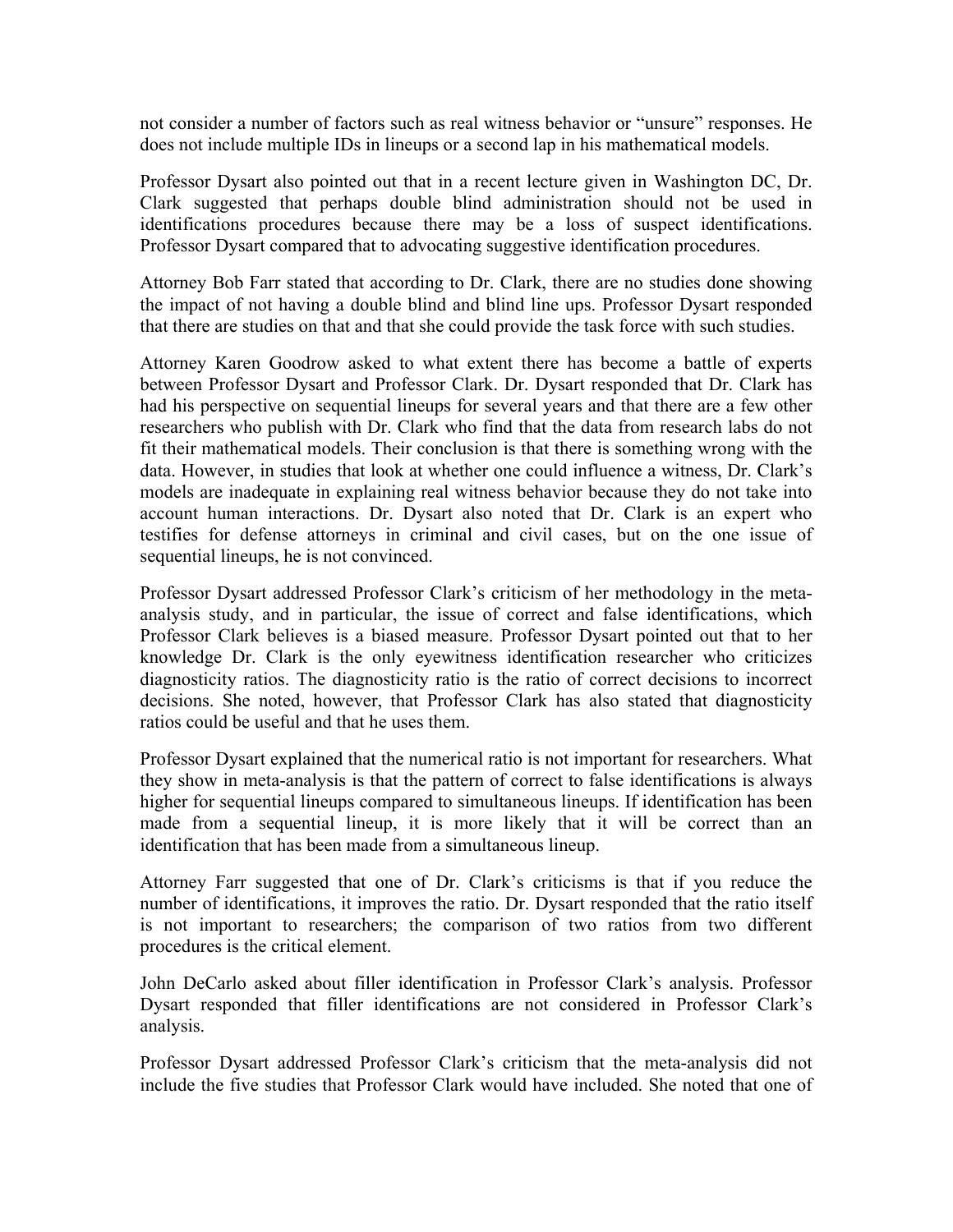the studies did not address the issue of sequential vs. simultaneous. Another study was a complete oversight. She then noted the reasons to exclude the other studies.

She disagreed with Professor Clark in that the AJS study used "novel procedures" and stated the study used procedures and questions that are very similar to those used in their other studies and that are used regularly by police departments across the country.

Representative Gerald Fox asked Professor Dysart of her opinion on live lineups. Professor Dysart responded by outlining the advantages and the disadvantages of live lineups. The disadvantages in addition to the cost, include the difficulty of finding people that fit the description of the suspect. In addition, the suspect's behavior might be suggestive, for example, if they are nervous. Professor Dysart noted that according to research, there is very little difference between live and photo lineups. She noted that using a cost-benefit analysis, live lineups are not justified even if there may be a small increase in identification accuracy.

Professor Dysart addressed Professor Clark's criticism of the exclusion of data. The four cities that participated in Dr. Dysart's study were Austin, Tucson, Charlotte and San Diego. However, not enough data was received from three out of the four cities. In the larger, more stable numbers, sequential identification was found to be more reliable.

Attorney Kevin Kane asked about situations where police have good reasons to believe that the suspect is the perpetrator and how that may relate to the likelihood that the eyewitness will pick that particular suspect. Dr. Dysart pointed out that substantial evidence from law enforcement does not necessarily increase the likelihood that the eyewitness will correctly identify the suspect because there are many factors that influence eyewitness's memory and decisions.

Attorney Bob Farr expressed some concerns with the reliability of the results in the study because of its small sample size of data. He then asked whether the study noted any differences in situations where the witness was also the victim. Dr. Dysart responded that it may be difficult to compare because of the many factors in decision making of witnesses who are also victims.

Dr. David Cameron stated that the second lap appears to be very useful and that according to AJS study, 75% of identifications made on the second lap were of the actual suspects. He raised a question about the percentage of people who asked for a second lap in the study. Dr. Dysart responded that 16% of witnesses who participated in the sequential lineups asked for the second lap. Dr. Cameron also asked if the second lap was conducted in the same order or whether the photos were reshuffled. Dr. Dysart responded that the photos in the second lap were viewed in the same order.

Dr. Cameron also noted according to Dr. Clark's analysis, suspect identifications in simultaneous vs. sequential lineups were not statistically significant in the AJS study. Dr. Cameron was puzzled by the fact that Dr. Clark noted no substantial differences between the numbers of non-identifications and filler identifications. Dr. Dysart agreed with Dr. Cameron's analysis.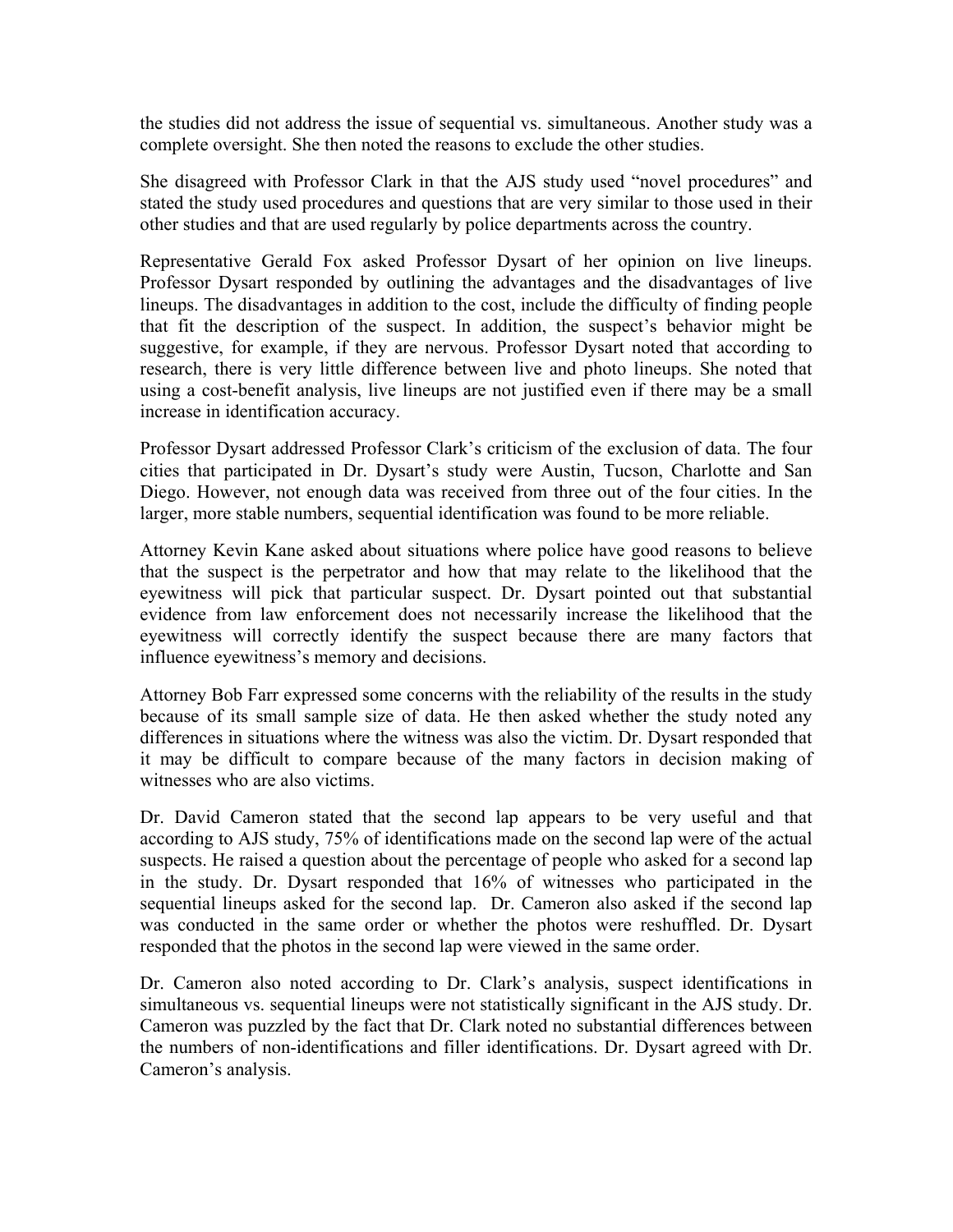Justice Borden thanked Professor Dysart for taking her time to come before the Task Force and for her excellent presentation.

#### **Report of the survey of the policy departments**

Dr. Ron Schack presented the survey and described its intent to create a baseline of current police department practices across the state. The survey was sent out the first week of November, and since then Dr Schack reported that half of the police departments have responded. Some of the larger police departments have not yet responded. According to the results received so far, 72.5% of police departments currently use a simultaneous approach, but 70% of them plan to move to sequential. Only three police departments do sequential double blind. Fifteen police departments do not plan on moving to sequential and half of those believe that sequential is less effective than the simultaneous approach. 60% of police departments believe that there are obstacles for them to implement the double blind method. Many police departments allow for more than two laps and use computers to find images. Eight departments use computers to present lineups and only one department uses facial recognition software. No departments tracked the number of lineups and the accuracy of the lineups. The barriers that most police departments listed in adopting sequential lineups include the need for additional training, few officers on duty, and information sharing in high profile cases. Seven survey results indicated the use of the sequential single-blind method. Dr. Schack noted that there may be some confusion about what the single blind procedure actually means.

Lt. Rush-Kittle noted she has not yet received the survey and Chief Lovello replied that he will send her the survey in addition to the police departments that have not yet responded.

David Cameron asked whether we could identify which departments use sequential and which use simultaneous procedures. Dr. Schack responded that the surveys responders left their contact information.

# **Report of the Legislative Working Group**

Attorney Karen Goodrow described the work and the outcome of the legislative working group. She noted that the group in their report found variations of blind, double blind or sequential procedures by policy departments across the country. She stated that it is the recommendation of the working group that the task force mandate sequential lineups and that uniform protocols on eyewitness identification be adopted. Attorney Goodrow identified several issues that the legislative working group agreed to explore further with the full task force. Attorney Goodrow noted that although the issue of the number of laps seems to be settled, it is not yet clear whether the photos should be viewed in the same order or whether they should be reshuffled upon the second viewing.

One practical question that the working group asked was who should hold the photographs and whether the task force could agree on video recording. Attorney